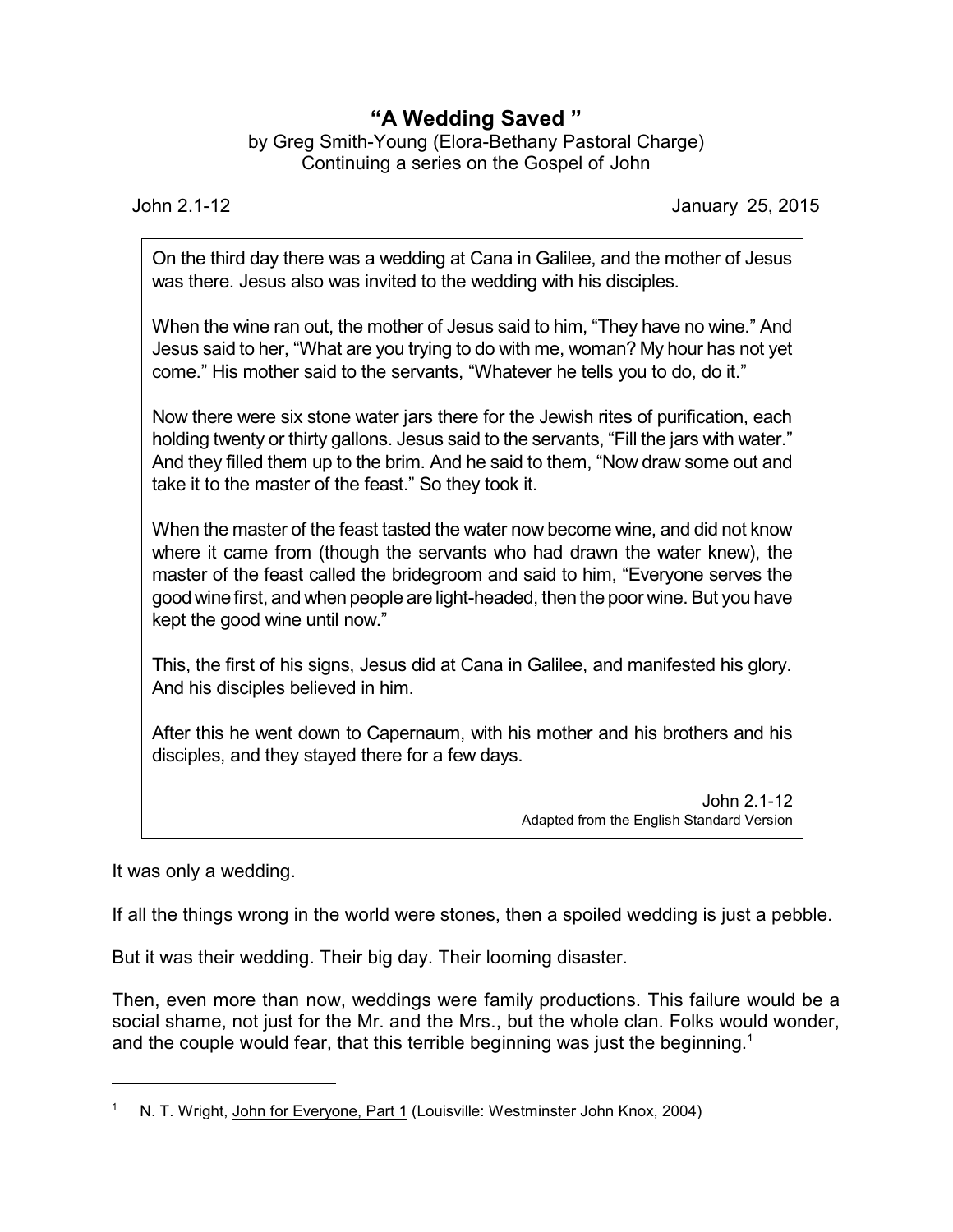Here's the first thing we can learn from this episode. It was only a wedding, but it was their wedding. It is like saying it is only a small tumour. Yes, many people suffer worse, but it is her tumour, her burden to bear. It is like saying it is only a small heartbreak. Yes, many suffer more, but those are his tears. Comparing calamities might have its place, but not if it lets us dismiss someone's sorrow as somehow unimportant. Small sorrows matter to God.

It was only a wedding, but when the wine ran out. . . .

II

Mary noticed. I'm not sure what to make of the exchange between Jesus and his mom. The words on the page don't convey the tone of voice, so we can only imagine. Still, to me Jesus sounds testy and dismissive, edgy. $2$ 

She sees a need: the wine is finished, the wedding in danger. She tells him. Is she asking Jesus to do something? He thinks so, but Jesus says no, it's not time yet.

So she says to the wait-staff, *"Whatever he tells you to do, do it."*

We can learn something about discipleship here, and the struggle of following Jesus. *"Whatever he tells you to do, do it."* Does she have any idea what Jesus has planned? No. Have his words given her any reason to expect something? No. Mary sees a real crisis. Yet Jesus seems indifferent, unmoved, unhelpful. He has turned away, treated her like a stranger.

Ever feel that way with God? God seeming indifferent, unmoved, unhelpful? God seeming to have turned away? God acting like a stranger? $3$ 

Martin Luther, the great Christian reformer, says "*This is where faith stands in the heat of battle."* He continues: *"Now observe how [Mary acts and] becomes our teacher. However harsh [Jesus'] words sound, however unkind he appears, she does not in her heart interpret this as anger, or as the opposite of kindness, but adheres firmly to the conviction that he is kind."*<sup>4</sup>

<sup>2</sup> Jesus calls Mary, Woman! Then again, Jesus would call her that once more, at his dying, in a moment of obvious tenderness and care. "*When Jesus saw his mother and the disciple whom he loved standing nearby, he said to his mother, "Woman, behold, your son!" Then he said to the disciple, "Behold, your mother!" And from that hour the disciple took her to his own home."* (John 19:26). So this first time, at the wedding, it likely did not carry the same sting I imagine. See Frederick Dale Bruner, The Gospel of John, A Commentary (Grand Rapids: Eerdmans, 2012), 129.

<sup>&</sup>lt;sup>3</sup> Martin Luther said, "Now observe the nature of faith. What has it to rely on? Absolutely nothing, all is darkness. It feels its need and sees help nowhere; in addition, God turns against it like a stranger and does not recognize it, so that absolutely nothingness is left. It is the same way with our conscience when we feel our sin and lack of righteousness; or in the agony of death when we feel the lack of life; or in the dread of hell when eternal salvation seems to have left us . . ." Quoted in Bruner, 138.

<sup>&</sup>lt;sup>4</sup> This quote continues from the one in note 3.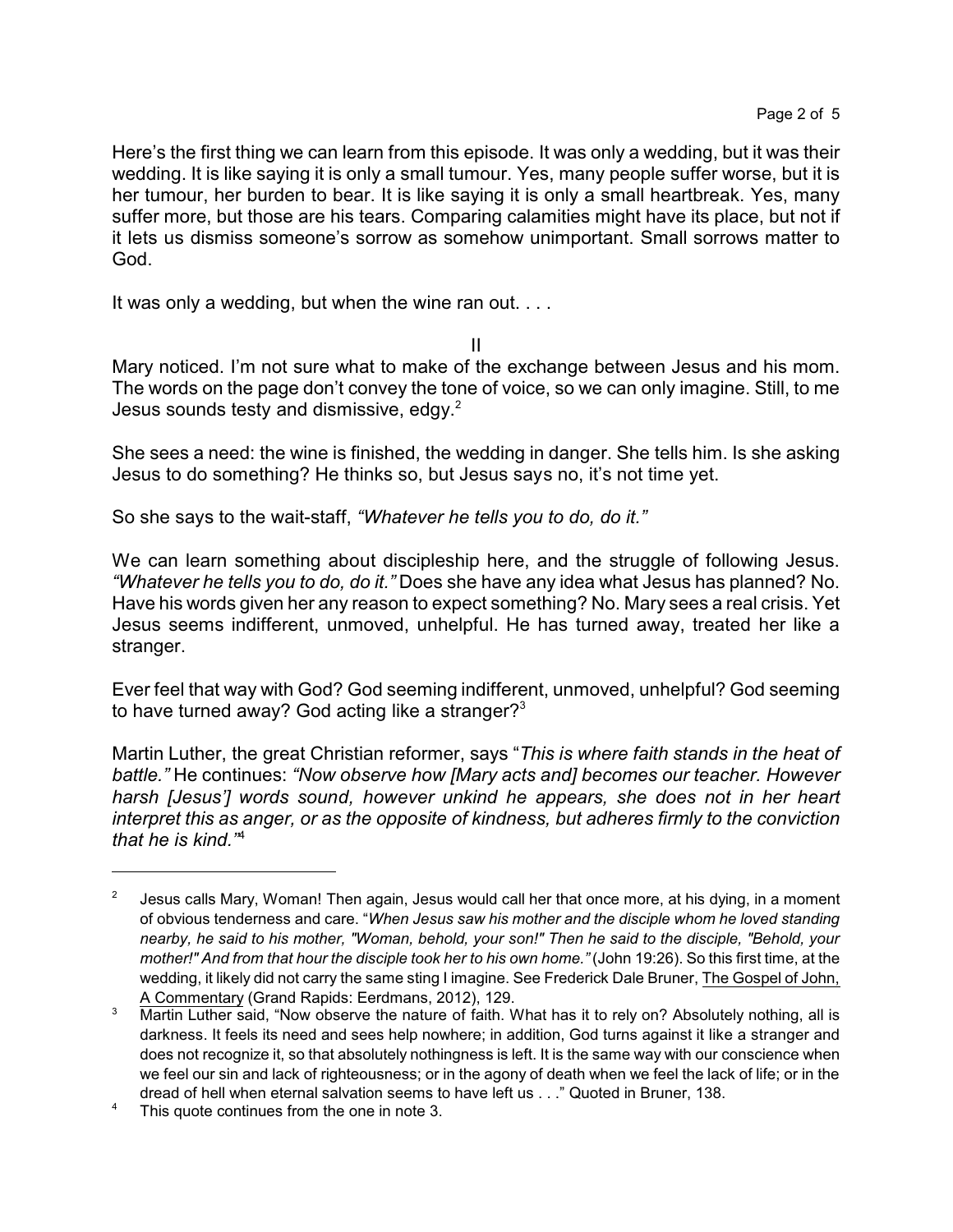*"Whatever he tells you to do, do it."* Mary does not know what that might be, if anything. Still, she knows Jesus. She trusts him.

Following Jesus means whatever he tells me to do, I will do it. Often without knowing anything else, except who Jesus is, and that he is kind, and worth trusting.

III

You know what happens next. *"The water became wine."* Just four words. No description. No waving of hands or flash of smoke. Just four words mention it, almost in passing. Everything here is understated.

The raw material Jesus uses is basic. Water, kept for the ceremonial cleansing that was part of everyday life.<sup>5</sup> Water, basic to life. It is with normal creation-stuff that God makes miracles.<sup>6</sup>

The instructions Jesus gives are basic. Fill . . . draw . . . take. . . . Fill the vessels to the top. Draw some water out. Take it to the man in charge. Fill . . . draw . . . take. . . .<sup>7</sup> Ordinary jars. Ordinary water. Ordinary instructions.

Here is another lesson. We do the simple things. Jesus does the salvation things. $8$ Whatever parts we get to play in what God is doing, they will usually be simple, commonly ordinary, and always minor compared to what God does. Yes, God includes us. Jesus does not do it all himself. Still, that which matters most and makes all the difference, he does.

## *"The water became wine."*

Only a few know. The master of the feast does not know. Still, he gets to taste the results. The groom has no idea what has gone on. Still, he gets praised for being such an extravagant host. The couple has had disaster averted for them, yet they are unaware of

<sup>&</sup>lt;sup>5</sup> Many commentators have found find meaning in the detail that these water containers were for Jewish rituals. The common interpretation is that Jesus' action signifies the replacement of traditions of Judaism (judged negatively, or at least no longer relevant), with the freedom and vitality of the Gospel. I am not convinced, and sense in this interpretation the anti-Judaic assumptions that have plagued much of Christian biblical interpretation. Was the Gospel writer ("John") himself anti-Judaic? Perhaps; I think an answer to this must be much more nuanced than a simple "yes or "no." Still, I see nothing in this passage that demands or even suggests a supersessionist reading that denigrates or relegates Judaism. I suspect that John includes details about the water jars for a reason, more than simply adding narrative colour. What does it mean? Perhaps there is significance that Jesus uses and transforms the materials of his own Jewish practices. Yes, he is doing something remarkably and wonderfully new, which grows out of the old. Or, maybe it simply underlines the ordinary, close-at-hand nature of the water he employs.

<sup>6</sup> "Minimally, our text can teach us that Jesus uses what is at hand, what is there — ordinary creation realities — in order to do his extraordinary re-creation signs." Bruner, 131.

<sup>7</sup> Ibid.

<sup>8</sup> Ibid.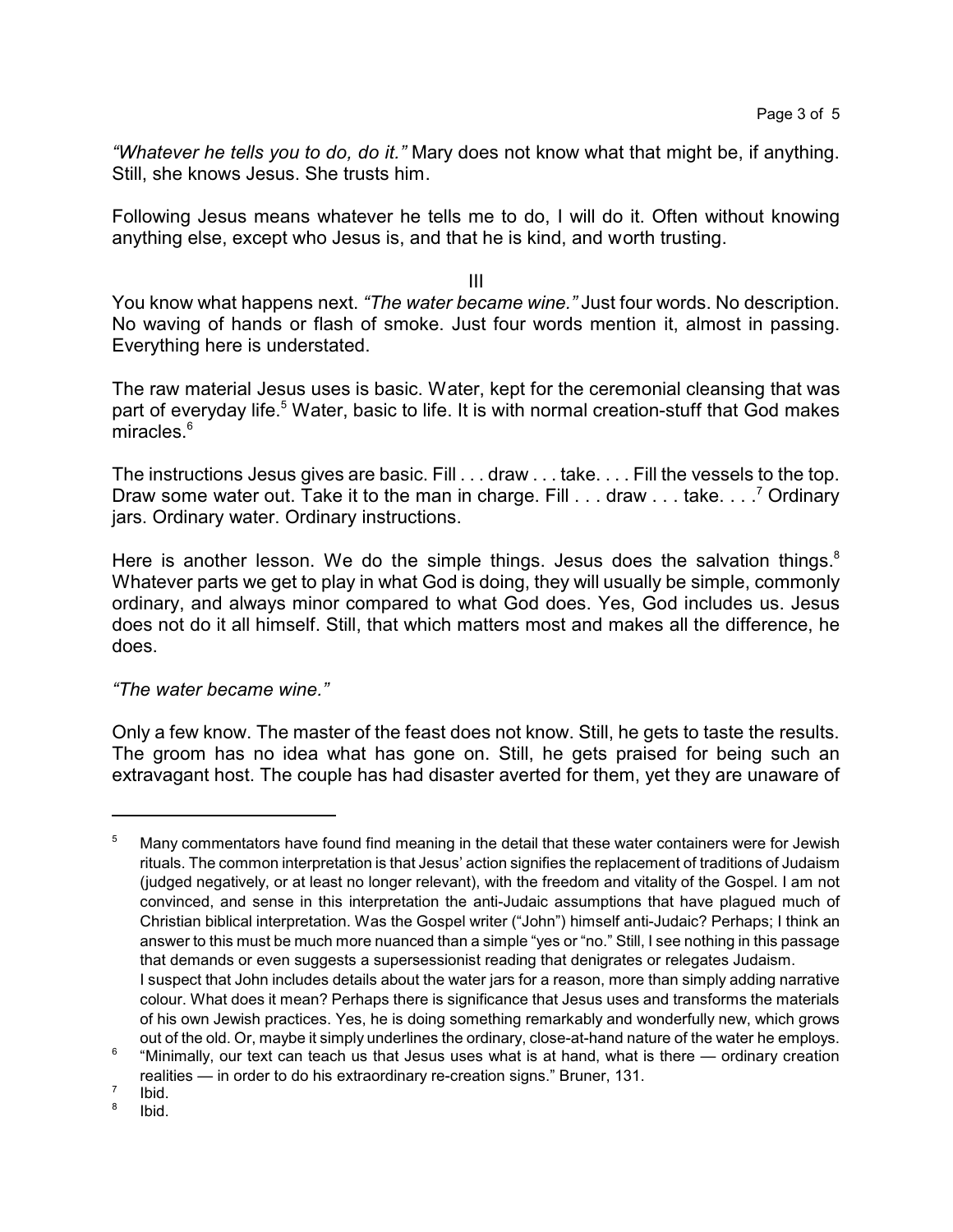their deliverance. All the guests know is that the wine has gotten very good.

Here is still another lesson. Most of what God does is understated and unknown. Just because I don't see what God is doing, or that God is doing anything, is beside the point. That's what I should expect. Do I trust God when, most of the time, I don't know?

 $IV$ 

Another lesson: God loves a celebration.

That's what God made all creation for. A celebration of energy and matter, radiance and wonder. An earth, teeming with life. People, crafted in God's image to share in God's rejoicing. God delights in our delighting. God rejoices in our wonder. God cheers our discoveries. God smiles at our moments of compassion, our gestures of grace, our outpourings of love.

God loves a celebration.

So when the celebration is imperiled, when the "party is poopered," when the wine runs out, God does not stand by, arms crossed.

## *"The water became wine."*

The Gospel-writer, John, tells us that this is the first sign Jesus did. "Signs" is the word John uses for what we call miracles. A sign points us to something else; that something else is what we need to pay attention to. Tom Wright says it's like John has left clues throughout his account, signs that point us to Jesus and who he is. $9$  So look at the sign, then look to whom it points. Along with the bride and groom, you can sip the wine, and wonder at the Winemaker. With Mary, you can notice the crisis, and turn to the Guest for help. With the servants, you can do whatever you are told, and trust the Master who tells  $vol.<sup>10</sup>$ 

Maybe this water-into-wine sign comes first so it can give us a key to understand everything else Jesus does.<sup>11</sup> John tells us about seven signs of Jesus.<sup>12</sup> Listen to them:

A sick child, Jesus heals.

A paralyzed man, Jesus makes to walk.

A small amount of bread, Jesus uses to feed a hungry crowd.

 $\frac{9}{10}$  Wright, 21.

 $^{10}$  Adapted from Bruner, 133.

<sup>11</sup> Bruner, 141. Perhaps an analogy for this is naming of a class of warships in the Canadian Navy. The first one in the class is named, and the entire class carries that name. The first defines the class. So, for instance, the HMCS Halifax was the first commissioned in the Halifax class of 12 frigates (the others being *Vancouver, Ville de Québec, Toronto, Regina, Calgary, Montréal, Fredericton, Winnipeg, Charlottetown, St. John's, Ottawa*).

 $12$  Seven was thought to signify perfection. John does not tell us every sign Jesus did (20:30), just seven.